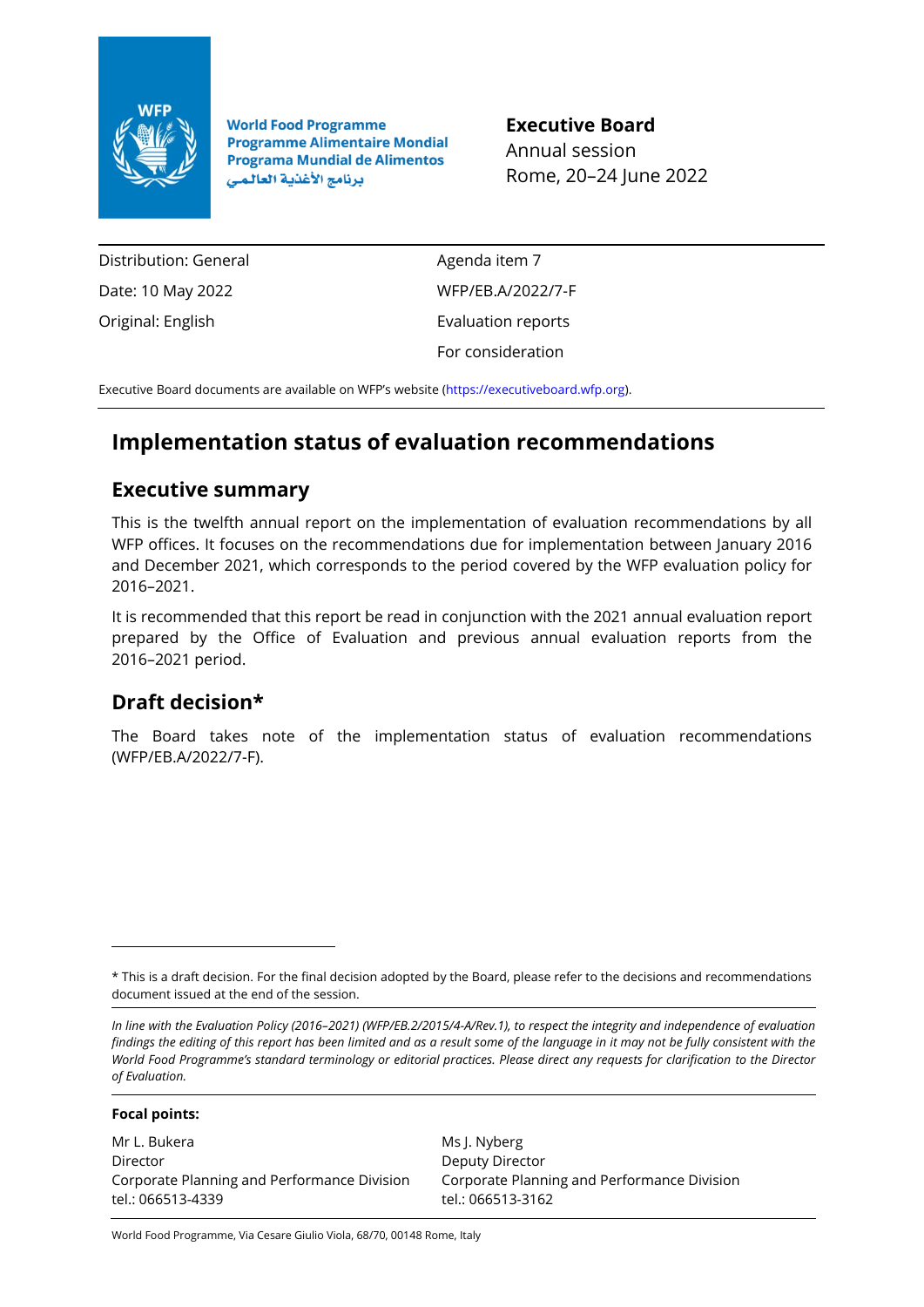#### **Key findings**

**Recommendations due for implementation in 2021:** 58 percent of 190 recommendations due in 2021 were implemented by the first quarter of 2022.<sup>1</sup>

**Recommendations due for implementation in 2020:** Of the 198 recommendations due to be implemented in 2020, 78 percent were implemented by the first quarter of 2022, up from 56 percent implemented by the first quarter of 2021.

**Recommendations due for implementation between 2016 and 2021:** 84 percent of 1,005 recommendations due between 2016 and 2021 were implemented by the first quarter of 2022.

**Implementation status of actions related to recommendations due for implementation between 2016 and 2021:** 86 percent of 2,113 actions related to recommendations due between 2016 and 2021 were implemented by the first quarter of 2022.

**Recommendations due for implementation between 2016 and 2021 by evaluation category:** Of the 1,005 recommendations due between 2016 and 2021, 445 arose from centralized evaluations and 560 from decentralized evaluations; 84 percent of the recommendations from centralized evaluations and 82 percent of those from decentralized evaluations were implemented by the first quarter of 2022.

**Recommendations in relation to cross-cutting priorities due for implementation between 2016 and 2021:** Between 2016 and 2021, 198 recommendations were in relation to the cross-cutting priorities of environment, gender, protection/human rights and accountability to affected populations. Of these, 160 (81 percent) were implemented by the first quarter of 2022.

**Key themes:** This report also reviews the implementation status of 755 evaluation recommendations to be implemented between 2016 and 2021 in relation to four of WFP's key thematic areas: capacity strengthening, nutrition, partnerships and school feeding. Of the 755 recommendations (including 231 relating to school feeding), 627 (83 percent) were implemented by the first quarter of 2022.

**Increase in the number of evaluations:** WFP produced an average of 18 evaluations per year between 2010 and 2015, increasing to an average of 32 per year from 2016 to 2021, an increase of almost 80 percent.

<sup>&</sup>lt;sup>1</sup> The final data extraction for this report took place on 25 March 2022.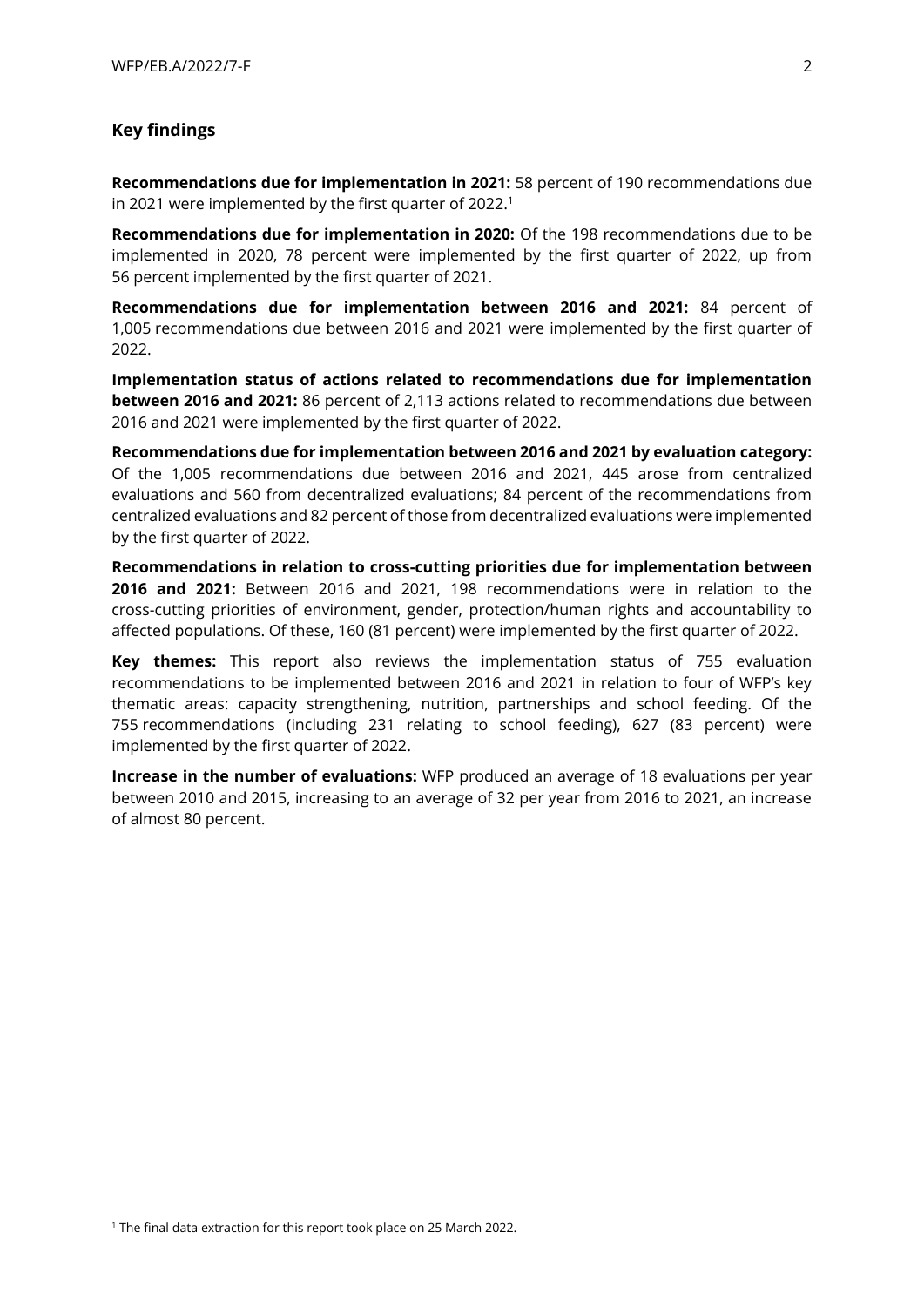## **Background**

- 1. Evaluation is an integral, complementary yet distinct element of the WFP performance management system. It uses findings from mechanisms such as appraisal, monitoring, review, audit and research to generate the evidence base from which to assess WFP's performance and results and to support accountability and learning. Evaluation evidence makes a key contribution to organizational learning and the development of evidence-based programmes, plans, policies and strategies throughout WFP.
- 2. WFP places great value on the evaluation function, as demonstrated by the number of evaluations undertaken by the organization each year, which grew from an average of 18 between 2010 and 2015 to 32 between 2016 and 2021, an increase of almost 80 percent and reflecting WFP's intention to continue to improve and learn as the assistance it provides grows in scope and complexity.
- 3. WFP's Corporate Planning and Performance Division coordinates and tracks management's responses to evaluation recommendations and determines the extent to which those recommendations are being implemented and whether follow-up may be required, with the aim of promoting accountability for results. To undertake this exercise, the Corporate Planning and Performance Division consults data related to centralized and decentralized evaluations from the R2 risk and recommendation tracking system, which facilitate global analysis of implementation status. The R2 system and associated improvements in the tracking and reporting of the follow-up to recommendations are enhancing the use of evaluations for learning and accountability purposes.
- 4. The formal management response process comprises:
	- $\triangleright$  an indication of whether management agrees, partially agrees or disagrees with each of the recommendations in an evaluation report;
	- $\triangleright$  the formulation of time-bound action plans for responding to evaluation recommendations and the identification of the WFP offices responsible for ensuring that implementation; and
	- $\triangleright$  the monitoring and tracking of progress in the implementation of recommendations until all agreed actions are closed.
- 5. All WFP evaluation reports and management responses are publicly available. WFP prepares management responses to all centralized and decentralized evaluations with a view to making optimal use of evaluations and facilitating accountability.



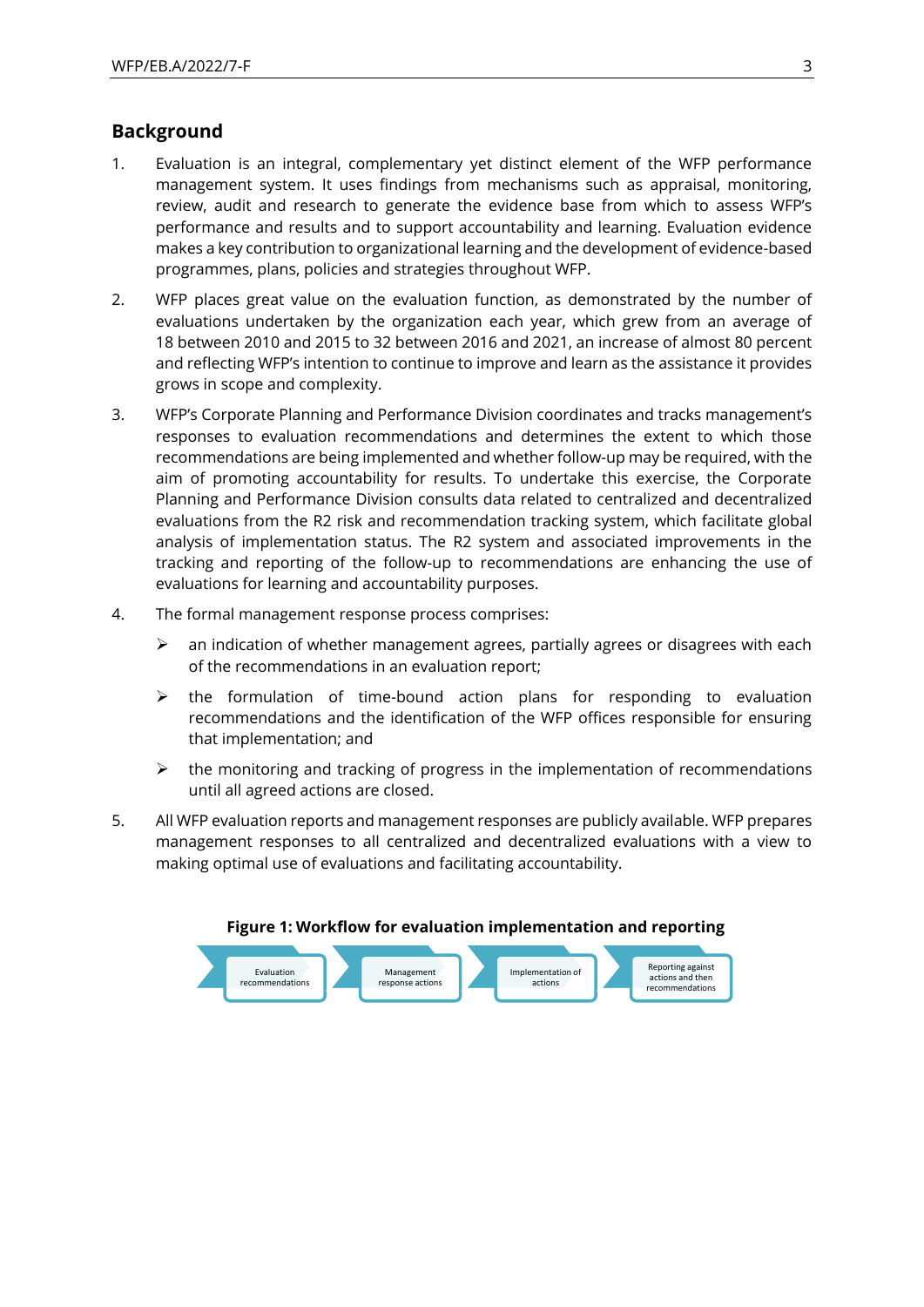### **Introduction**

 $\Gamma$ 

- 6. Since 2016, the norms and standards of the United Nations Evaluation Group and the criteria of the Organisation for Economic Co-operation and Development-Development Assistance Committee (OECD-DAC) Network on Development Evaluation have been updated. The revised criteria<sup>2</sup> provide a normative framework for evaluative judgement and are widely used in development assistance evaluation and at the humanitarian-development-peace nexus.
- 7. This year's report on the implementation status of evaluation recommendations coincides with the end of the period covered by the [WFP evaluation policy for 2016](https://documents.wfp.org/stellent/groups/public/documents/eb/wfp277482.pdf)–2021 and considers performance throughout the duration of that policy.
- 8. Changes in the external and internal environments make this an opportune moment for WFP to renew its commitment to learning and continuous improvement through greater use of evaluation findings.
- 9. The report provides information on the implementation of the 1,005 evaluation recommendations that arose from WFP centralized and decentralized evaluations and that were due for implementation between January 2016 and December 2021.<sup>3</sup>
- 10. The 1,005 recommendations were issued through a total of 143 evaluations, as shown in table 1.

| TABLE 1: EVALUATIONS WITH RECOMMENDATIONS DUE BETWEEN 2016 AND 2021,<br>BY CATEGORY, TYPE AND YEAR OF ISSUE* |                                      |                |                |                |      |      |      |              |
|--------------------------------------------------------------------------------------------------------------|--------------------------------------|----------------|----------------|----------------|------|------|------|--------------|
| <b>Type of evaluation</b>                                                                                    | 2015                                 | 2016           | 2017           | 2018           | 2019 | 2020 | 2021 | <b>Total</b> |
| Corporate emergency                                                                                          |                                      |                | 1              | 1              | 1    | 1    |      | 4            |
| Country portfolio                                                                                            |                                      | 3              | 6              | 3              |      |      |      | 12           |
| Synthesis                                                                                                    |                                      |                |                | 1              | 1    |      |      | 2            |
| Country strategic plan                                                                                       |                                      |                |                |                |      | 3    | 1    | 4            |
| Operation                                                                                                    | 1                                    | 22             | 5              |                |      |      |      | 28           |
| Policy                                                                                                       |                                      |                | $\overline{2}$ | $\overline{2}$ | 1    | 3    |      | 8            |
| Strategic                                                                                                    |                                      |                |                | 1              | 1    | 2    |      | 4            |
|                                                                                                              | <b>Total centralized evaluations</b> |                |                |                |      |      | 62   |              |
| Activity                                                                                                     |                                      | $\overline{7}$ | 6              | 15             | 13   | 9    | 6    | 56           |
| Impact                                                                                                       |                                      |                |                | 1              | 3    |      |      | 4            |
| Operation                                                                                                    |                                      |                | $\overline{2}$ | 5              | 2    |      |      | 9            |
| Pilot                                                                                                        |                                      |                |                |                | 1    |      |      | 1            |
| Thematic                                                                                                     |                                      | 1              | 1              | 1              | 1    | 3    | 2    | 9            |
| Transfer modality                                                                                            |                                      |                |                | $\overline{2}$ |      |      |      | 2            |
| <b>Total decentralized evaluations</b>                                                                       |                                      |                |                |                |      | 81   |      |              |

\* The year indicated is the year in which the relevant evaluation reports were approved.

<sup>2</sup> The revised criteria are relevance, coherence, effectiveness, efficiency, impact and sustainability. Please see: OECD-DAC Network on Development Evaluation. *[Better Criteria for Better Evaluation: Revised Evaluation Criteria, Definitions and Principles](https://www.oecd.org/dac/evaluation/revised-evaluation-criteria-dec-2019.pdf)  [for Use.](https://www.oecd.org/dac/evaluation/revised-evaluation-criteria-dec-2019.pdf)*

<sup>&</sup>lt;sup>3</sup> Recommendations with earlier due dates, which are all closed, are not included in the R2 system.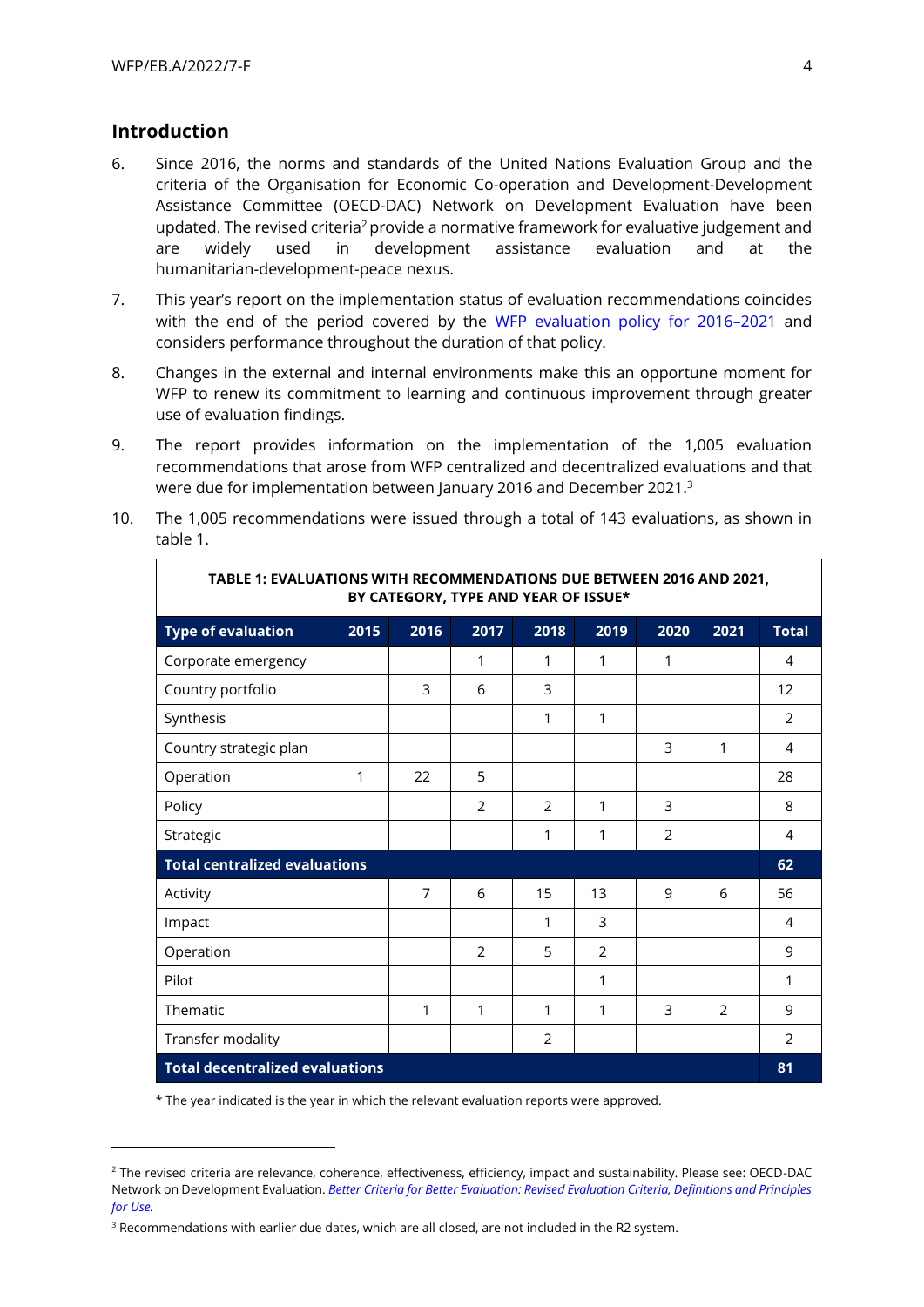#### **Methodology**

- 11. Under the revised [WFP corporate results framework](https://docs.wfp.org/api/documents/WFP-0000099356/download/) for 2017–2021, management performance is measured in terms of the extent to which that performance contributes to the implementation of the strategic plan.
- 12. Specifically, category I key performance indicator (KPI) 3, which looks at the "overall achievement of management performance standards", comprises a number of component indicators that measure performance in ten functional areas.<sup>4</sup> Within the programme functional area, performance in evaluation uptake is measured through the component indicator "percentage of implemented evaluation recommendations".
- 13. This indicator has gained in importance in recent years as the number of WFP evaluations, and thus of recommendations, has increased significantly since 2016, as shown in figure 2.
- 14. To strengthen the analysis of performance, in 2020, the percentage of implemented evaluation recommendations indicator was revised to ensure that all actions assigned to a given recommendation were completed before the recommendation could be considered closed, as agreed with the Office of Evaluation (OEV). Prior to 2020, the indicator measured the number of actions completed, rather than the completion of recommendations in their entirety.
- 15. The baseline value for the revised indicator is 56 percent implementation in 2020, as recorded in the first quarter of 2021. The year-end target is always 100 percent implementation.
- 16. This report considers implementation rates at two levels: completion of entire recommendations, in line with the revised indicator; and completion of the individual actions called for in each recommendation, in line with the unrevised indicator. This ensures that WFP provides full transparency and accountability at the recommendation level while also providing insight into ongoing implementation and continuing improvement over the 2016-2021 period.
- 17. The following factors are considered in the calculation of the first indicator, i.e., the percentage of evaluation recommendations implemented:
	- $\triangleright$  recommendations made in WFP centralized and decentralized evaluation reports;
	- $\triangleright$  recommendations due for implementation in a given year, as agreed in the relevant management responses;
	- ➢ implemented recommendations counted as implemented or closed with partial implementation;
	- ➢ unimplemented recommendations counted as overdue or closed without implementation;
	- $\triangleright$  recommendations reported as not agreed in the relevant management responses or closed as obsolete, which are excluded from the calculation. 5
- 18. Actions associated with such recommendations are counted as closed and implemented, closed without implementation, obsolete or ongoing and thus overdue.

<sup>4</sup> The ten functional areas are management, programmes, supply chain, budget and programming, human resources, administration, finance, information technology, security, and resource mobilization, communications and reporting. <sup>5</sup> A total of 26 not agreed and 17 obsolete recommendations have been excluded from the calculations for 2016–2021.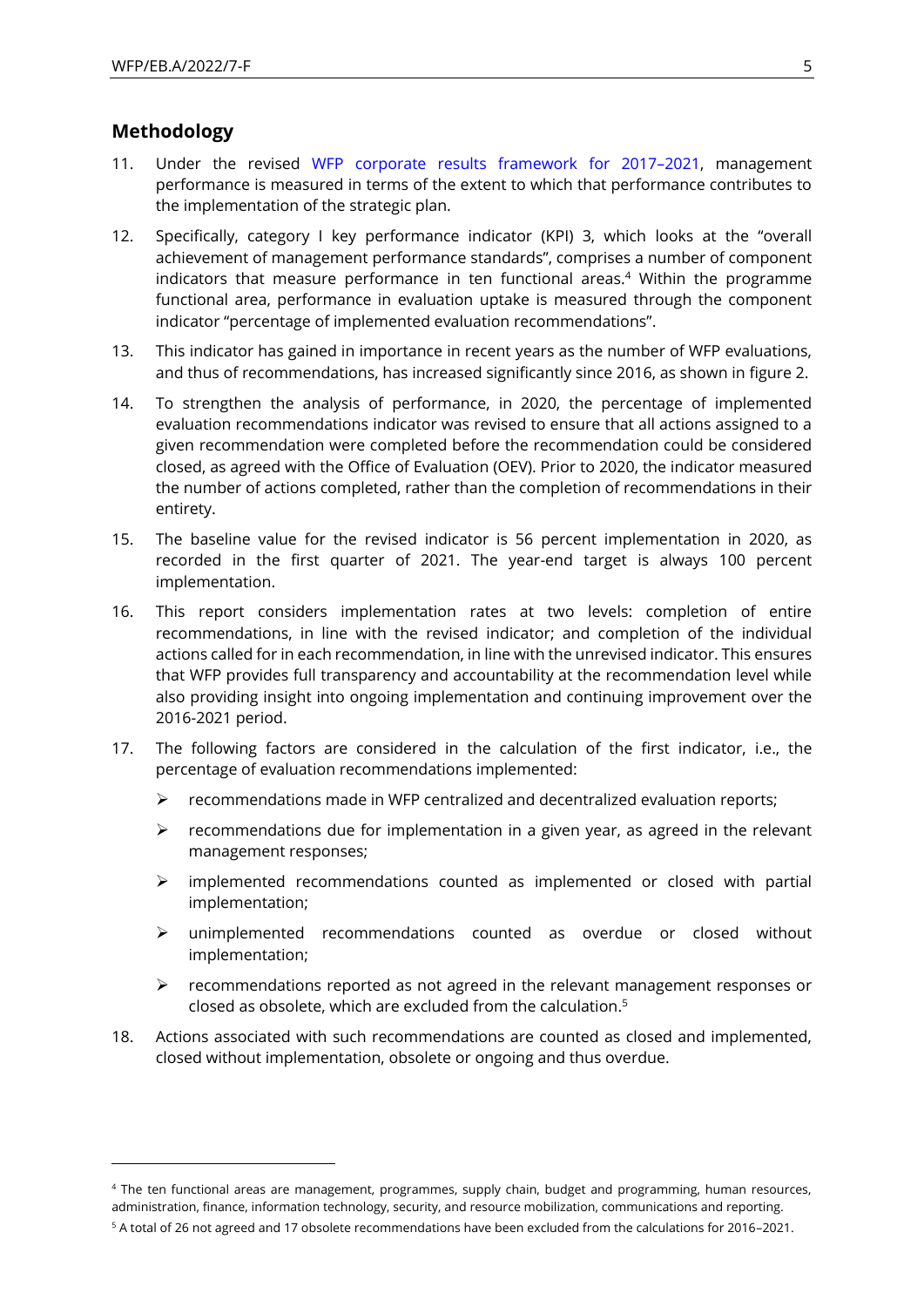## **Implementation of evaluation recommendations due between 2016 and 2021**

- 19. Figure 2 provides an overview of the implementation status of recommendations due for implementation between 2016 and 2021, by year due. Overall, 84 percent of the 1,005 recommendations due were implemented by the first quarter of 2022.
- 20. By the end of 2021, 58 percent of the 190 recommendations due in 2021 had been implemented, and implementation of the 198 recommendations due in 2020 had increased to 78 percent from 56 percent at the end of 2020. In the first four years of the period (2016-2019) implementation rates ranged between 98 percent in 2018 and 88 percent in 2019.
- 21. Each recommendation is broken down into individual actions that must all be completed for a recommendation to be considered implemented. The following paragraphs analyse the implementation status of those actions, indicating the level of progress towards and commitment to the full implementation of recommendations.



#### **Figure 2: Implementation of recommendations due between 2016 and 2021, by year due**

## **Implementation of actions related to evaluation recommendations due between 2016 and 2021**

- 22. Figure 3 provides an overview of the implementation status of actions related to recommendations due for implementation between 2016 and 2021, by year due. Overall, 86 percent of the 2,113 actions were implemented by the first quarter of 2022.
- 23. Each individual action represents a step towards the full implementation of a recommendation, and action implementation rates give a sense of WFP's implementation of the recommendations despite constraints related to time, evolving priorities and resource gaps.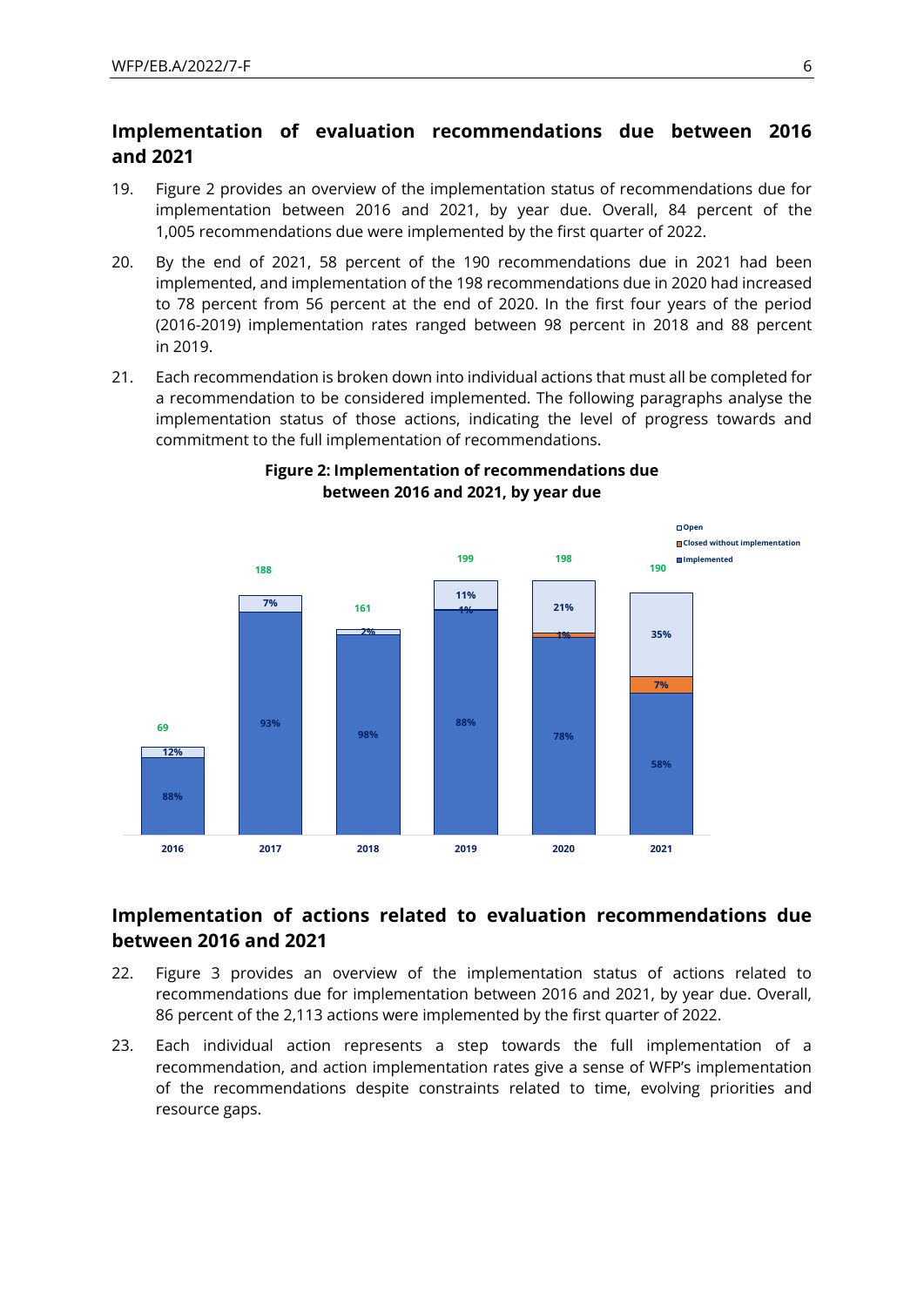

**Figure 3: Implementation of actions related to recommendations due between 2016 and 2021, by year due** 

#### **Recommendations that were not implemented**

- 24. This section of the report disaggregates the implementation rates further to shed light on where and why WFP has been challenged in implementing evaluation recommendations in a timely manner.
- 25. Of the 1,005 recommendations due between 2016 and 2021, 170 (or 16 percent) were not implemented, as shown in figure 4. Of those, 17 were closed without implementation and 153 were still open.



#### **Figure 4: Unimplemented recommendations due between 2016 and 2021, by year due**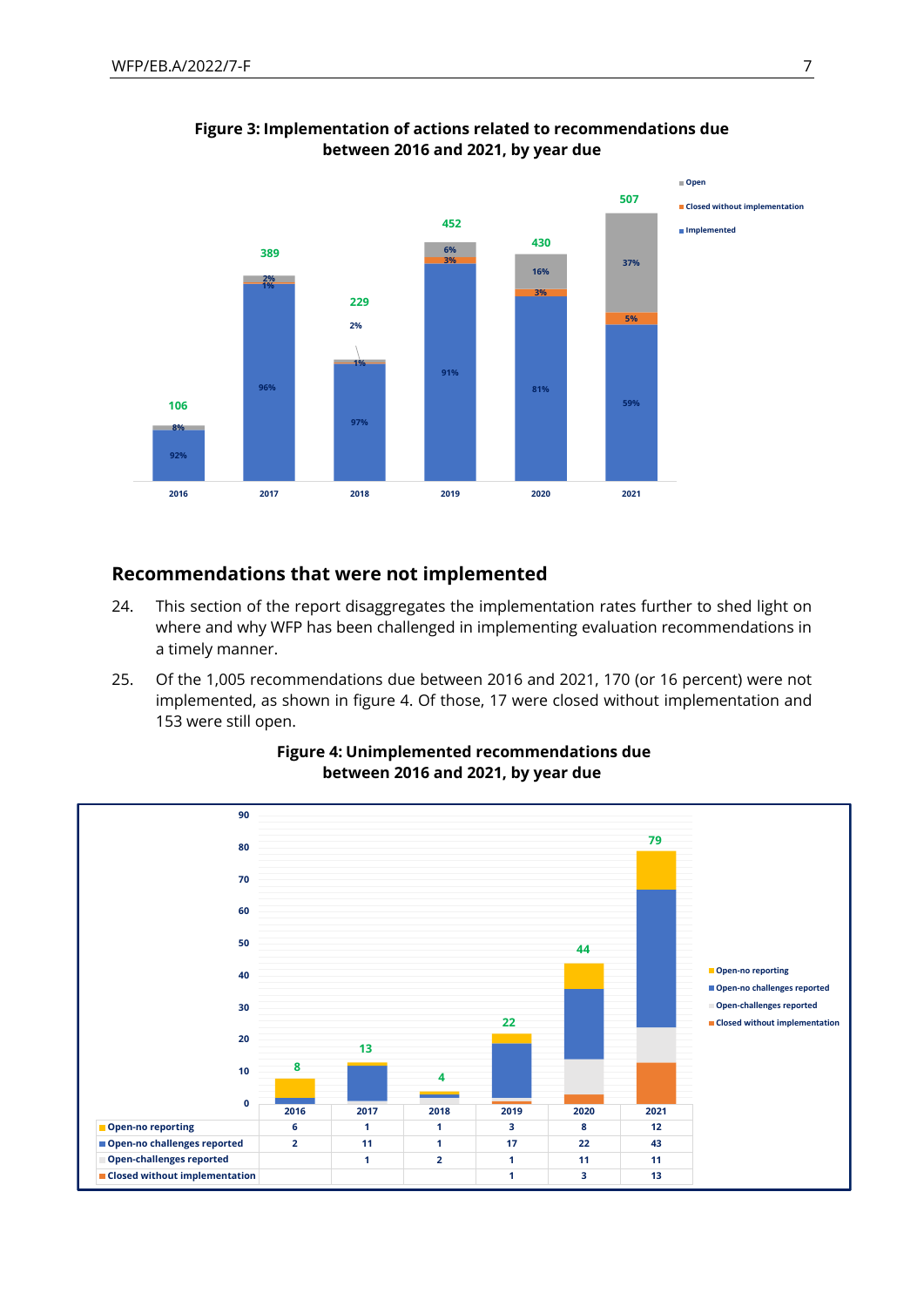- 26. A review of progress updates on the 17 recommendations that were closed without implementation showed that limited funding was the most frequently cited obstacle to implementation. Those recommendations pertained primarily to school feeding/education and nutrition, which are among the areas most commonly evaluated and among those in which the most recommendations were implemented. Thirteen of the 17 recommendations that were closed without implementation were due in 2021.
- 27. Of the 153 recommendations that were open, 40 percent of the 533 associated actions were already implemented at the end of 2021, as shown in figure 5, confirming that the implementation of many open recommendations is under way.



#### **Figure 5: Implementation of the actions associated with open recommendations due between 2016 and 2021**

- 28. Implementation was reported as ongoing with no specific challenges for 96 of the 153 open recommendations. Nearly half of those 96 recommendations were due in 2021 and many were related to school feeding/education, capacity strengthening or partnerships.
- 29. Among the 26 open recommendations for which a progress update was provided, the challenges reported as delaying implementation included operational factors such as restrictions related to the 2019 coronavirus disease pandemic, floods, accessibility, civil unrest, unstable government or changes of government, delays in the finalization of agreements with partners and limited funding. Forty-three percent of those 26 recommendations were due for closure in 2021, and many related to school feeding/education, capacity strengthening, partnerships and nutrition.
- 30. Thirty-one open recommendations, to be implemented by eight WFP offices in the Western Africa region, have not yet been reported on.<sup>6</sup> Most of those recommendations were due for implementation before 2020, suggesting that the challenge hindering their closure is a lack of reporting. WFP has recently taken steps to ensure that such reporting gaps are addressed.

#### **Implementation of recommendations by office and type of evaluation**

31. For the period between 2016 and 2021, country offices under the regional bureaux for Western Africa, Asia and the Pacific, and Eastern Africa had the largest numbers of recommendations to implement, with a total of 609, or 61 percent of the 1,005 recommendations due for implementation, as shown in table 2.

<sup>6</sup> The eight offices were Cameroon, Central African Republic, Côte d'Ivoire, the Gambia, Mali, Mauritania, Nigeria and Togo.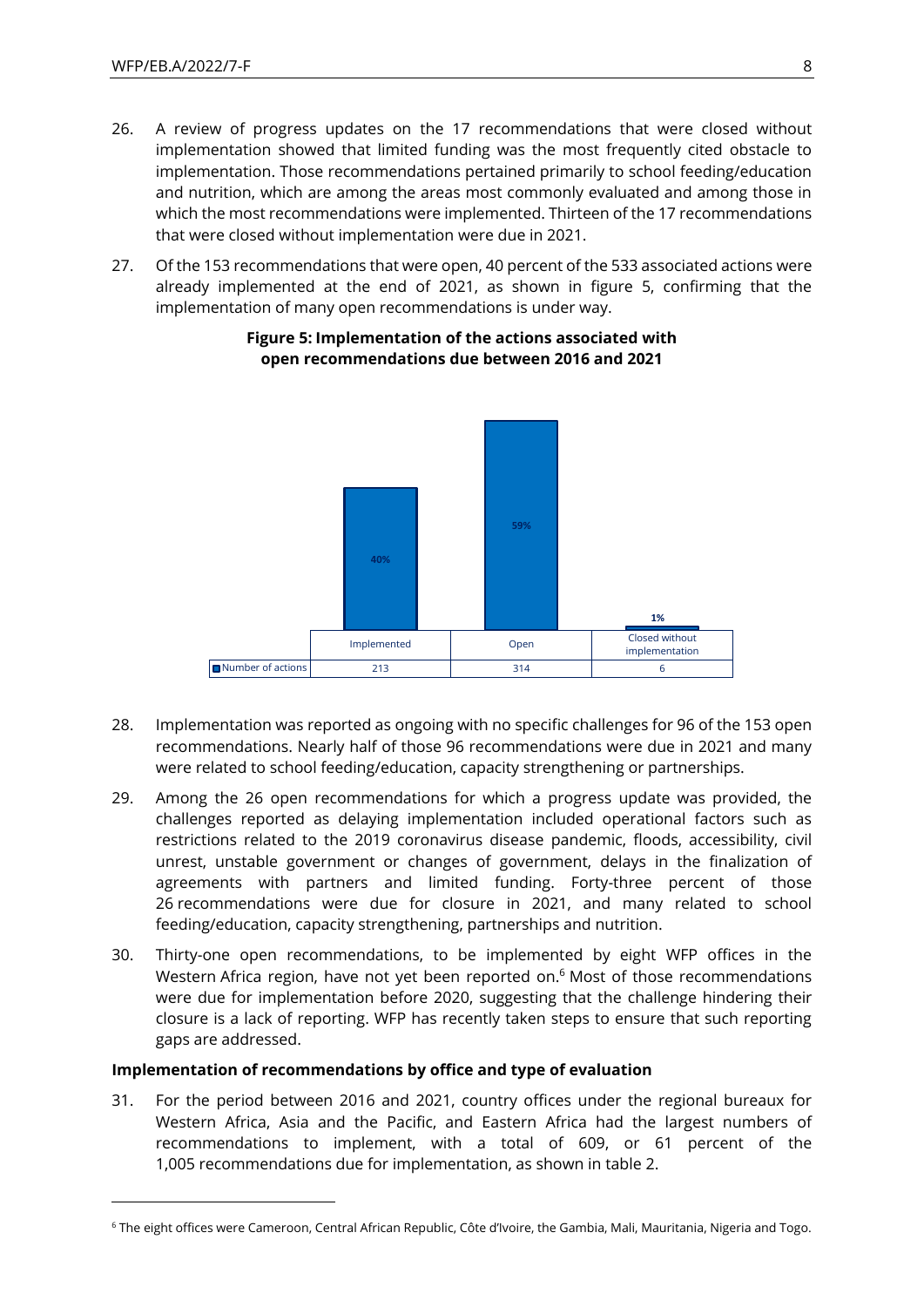- 32. Some of the lowest reported implementation rates were 60 percent for country offices in the Western Africa region, 60 percent for the Regional Bureau for Eastern Africa and 63 percent for offices in the Programme and Policy Development Department, compared with an implementation rate of 84 percent for WFP as a whole (see paragraph 19). It should be noted that the Regional Bureau for Eastern Africa had a much lower absolute number (five) of recommendations to implement.
- 33. The reasons for those low rates varied by office. Country offices in the Western Africa region, which had a total of 251 recommendations – the highest number for country offices in any WFP region – closed 14 recommendations without implementation, often due to a lack of funding, and cited operational challenges as the reason for the delay in implementing a further nine recommendations. Reporting delays also explain the low implementation rate.
- 34. By contrast, country offices in the Asia and the Pacific and the Middle East, Northern Africa and Eastern Europe regions implemented 93 percent of their combined 301 recommendations, and country offices under the other three WFP regional bureaux (Eastern Africa, Latin America and the Caribbean and Southern Africa) implemented 94 percent of their 315 recommendations.
- 35. Among offices in the Programme and Policy Development Department, which had a total of 48 recommendations, 13 of the 18 overdue recommendations arose from policy evaluations, making them more challenging to implement because they required more institutional normative and structural changes than do recommendations of a more operational nature. Implementation of all 18 overdue recommendations is currently under way.

| HEADQUANTEN, DEI ANTIMENT, NEGIONAE DUNEAU AND COUNTNT UITTCE NEGION |                                                  |                                                                       |                                           |                          |  |  |
|----------------------------------------------------------------------|--------------------------------------------------|-----------------------------------------------------------------------|-------------------------------------------|--------------------------|--|--|
| <b>Lead office</b>                                                   | <b>Implemented</b><br>(%, number in<br>brackets) | <b>Closed without</b><br>implementation<br>(%, number in<br>brackets) | <b>Open (%,</b><br>number in<br>brackets) | <b>Total</b><br>(number) |  |  |
| <b>Headquarters department</b>                                       | 75 (69)                                          |                                                                       | 25(23)                                    | 92                       |  |  |
| Office of the Chief of Staff                                         |                                                  |                                                                       | 100(2)                                    | $\overline{2}$           |  |  |
| Office of the Deputy Executive<br>Director                           | 100(8)                                           |                                                                       |                                           | 8                        |  |  |
| Office of the Executive Director                                     |                                                  |                                                                       | 100(1)                                    | 1                        |  |  |
| Partnerships and Advocacy                                            | 100 (15)                                         |                                                                       |                                           | 15                       |  |  |
| Programme and Policy<br>Development                                  | 63 (30)                                          |                                                                       | 37(18)                                    | 48                       |  |  |
| Resource Management                                                  | 82 (9)                                           |                                                                       | 18(2)                                     | 11                       |  |  |
| Workplace Culture                                                    | 100(7)                                           |                                                                       |                                           | $\overline{ }$           |  |  |
| <b>Regional bureau</b>                                               | 78 (36)                                          |                                                                       | 22 (10)                                   | 46                       |  |  |
| Asia and the Pacific                                                 |                                                  |                                                                       | 100(2)                                    | $\overline{2}$           |  |  |
| Middle East, Northern Africa and<br>Eastern Europe                   | 75(6)                                            |                                                                       | 25(2)                                     | 8                        |  |  |
| Western Africa                                                       | 88 (14)                                          |                                                                       | 13(2)                                     | 16                       |  |  |
| Eastern Africa                                                       | 60(3)                                            |                                                                       | 40(2)                                     | 5                        |  |  |
| Latin America and the Caribbean                                      | 87 (13)                                          |                                                                       | 13(2)                                     | 15                       |  |  |

#### **TABLE 2: IMPLEMENTATION STATUS OF RECOMMENDATIONS DUE BETWEEN 2016 AND 2021, BY HEADQUARTERS DEPARTMENT, REGIONAL BUREAU AND COUNTRY OFFICE REGION\***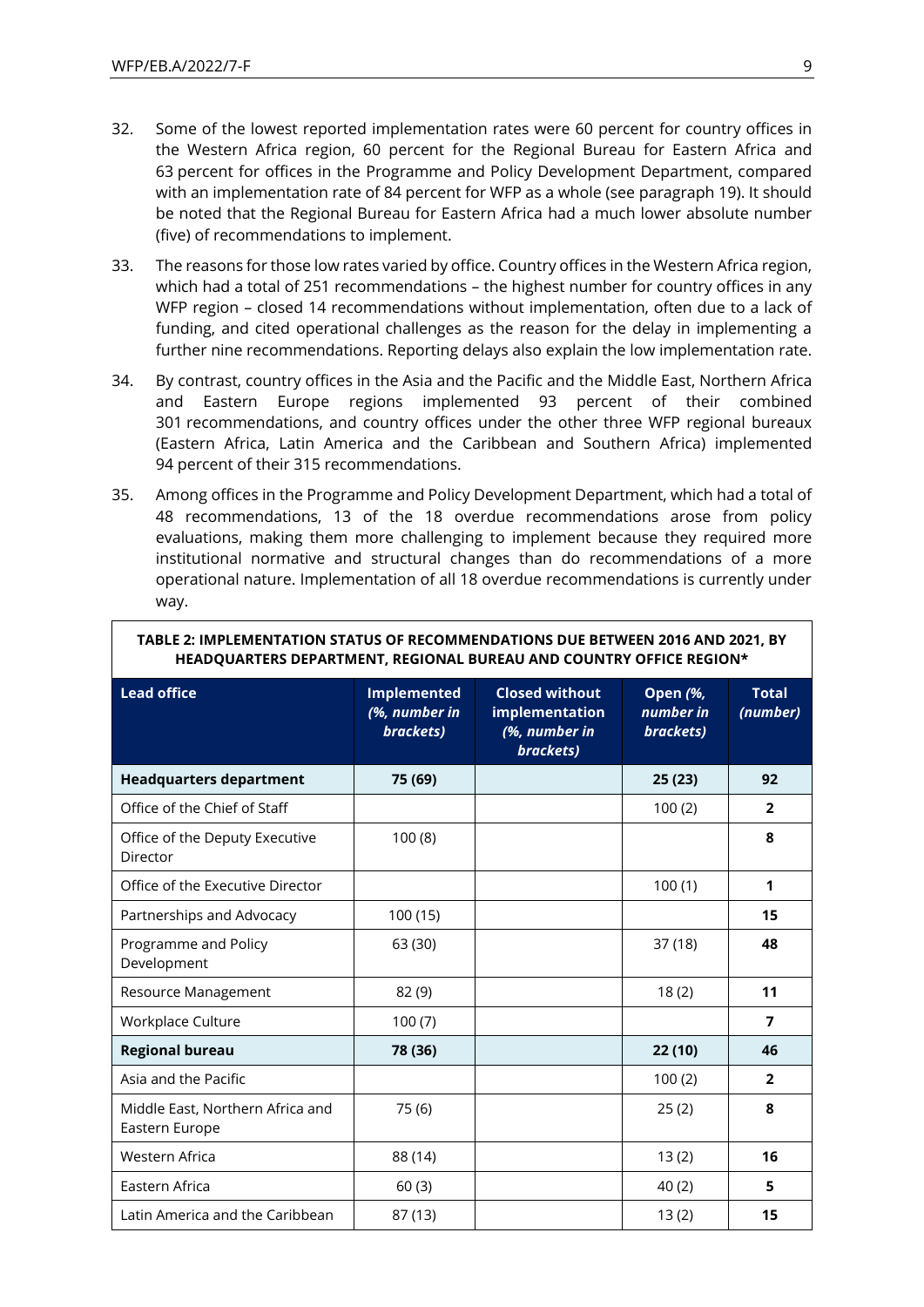#### **TABLE 2: IMPLEMENTATION STATUS OF RECOMMENDATIONS DUE BETWEEN 2016 AND 2021, BY HEADQUARTERS DEPARTMENT, REGIONAL BUREAU AND COUNTRY OFFICE REGION\***

| <b>Lead office</b>                                 | <b>Implemented</b><br>(%, number in<br>brackets) | <b>Closed without</b><br>implementation<br>(%, number in<br>brackets) | <b>Open (%,</b><br>number in<br>brackets) | <b>Total</b><br>(number) |
|----------------------------------------------------|--------------------------------------------------|-----------------------------------------------------------------------|-------------------------------------------|--------------------------|
| <b>Country office region</b>                       | 84 (729)                                         | 2(17)                                                                 | 14 (121)                                  | 867                      |
| Asia and the Pacific                               | 93 (201)                                         | 1(1)                                                                  | 6(13)                                     | 215                      |
| Middle East, Northern Africa and<br>Eastern Europe | 93 (80)                                          |                                                                       | 7(6)                                      | 86                       |
| Western Africa                                     | 60 (151)                                         | 6(13)                                                                 | 35 (87)                                   | 251                      |
| Southern Africa                                    | 91 (96)                                          | 2(2)                                                                  | 7(8)                                      | 106                      |
| Eastern Africa                                     | 99 (141)                                         |                                                                       | 1(2)                                      | 143                      |
| Latin America and the Caribbean                    | 91 (60)                                          | 2(1)                                                                  | 8(5)                                      | 66                       |

\* Disaggregated by lead office assigned in the evaluation report.

36. Of the 1,005 recommendations due between 2016 and 2021, 445 arose from centralized evaluations and 560 from decentralized evaluations, as shown in figure 6. The implementation rates for the two evaluation types were similar, at 84 percent for centralized and 82 percent for decentralized evaluations.



#### **Figure 6: Implementation of recommendations due between 2016 and 2021, by evaluation type**

37. The lowest implementation rates were observed in recommendations arising from evaluations of pilots (0 percent), country strategic plans evaluations (13 percent) and decentralized impact evaluations (53 percent). These types of evaluations have given rise to few recommendations, most of which have been issued only recently; for example, there were only five recommendations from the only pilot evaluation conducted and 15 recommendations from four country strategic plan evaluations, most of them due in December 2021. As a result, the overall implementation rate of 84 percent was not significantly affected by these low implementation rates, which are expected to improve during 2022.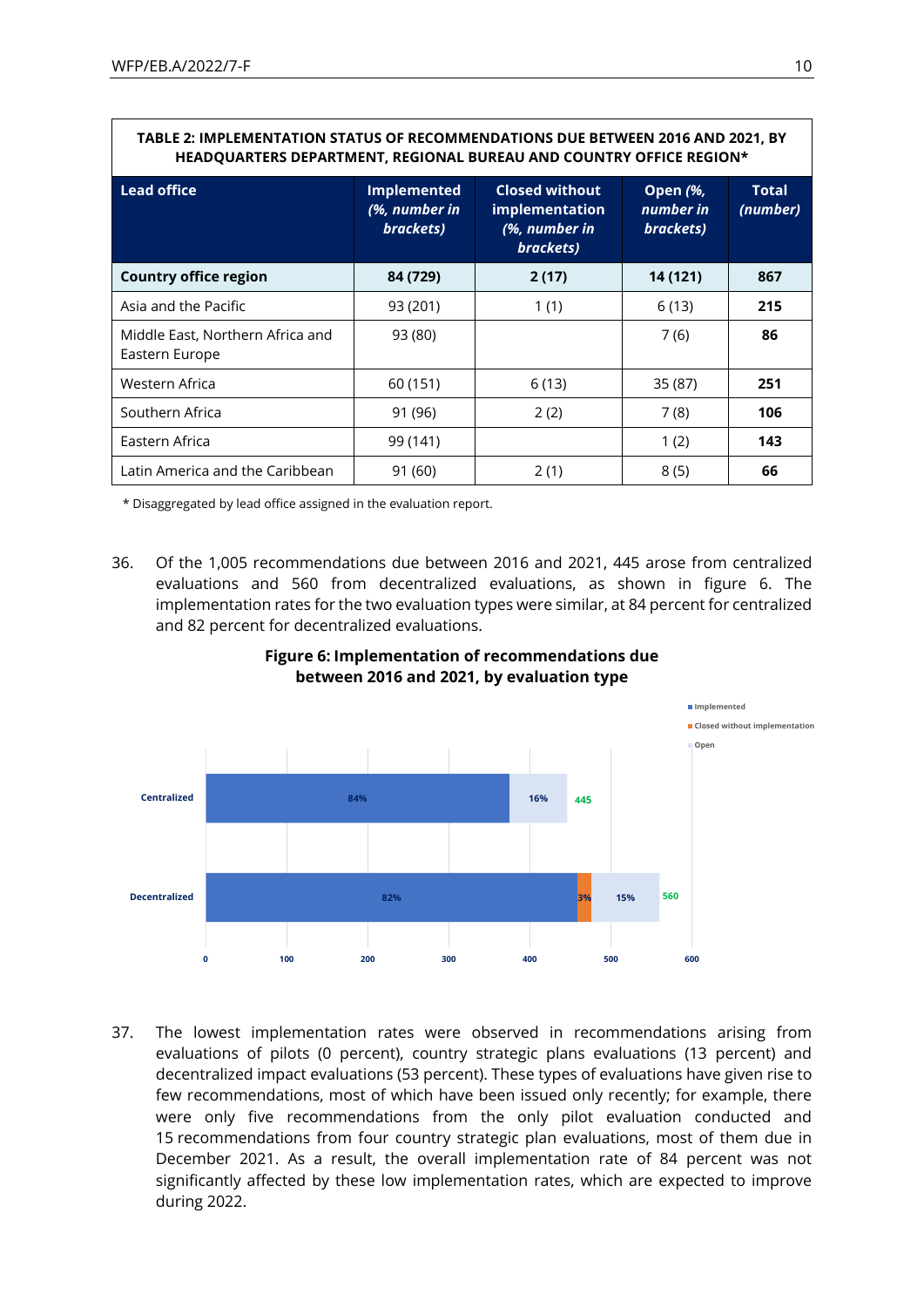#### **Implementation of recommendations relating to cross-cutting priorities**

- 38. WFP evaluations and external reviews of the organization, such as the mid-term review of the revised corporate results framework for 2017–2021 (June 2020) and the reviews of the Multilateral Organisation Performance Assessment Network, have frequently recommended that WFP enhance its focus on cross-cutting priorities and invest further in ensuring that they are applied systematically across operations and that policy commitments are measurable and met.
- 39. The [WFP strategic plan](https://executiveboard.wfp.org/document_download/WFP-0000132205) and related [corporate results framework for 2022](https://executiveboard.wfp.org/document_download/WFP-0000135897)–2025 seek to address these concerns by ensuring increased focus on cross-cutting priorities both as a means of achieving humanitarian and development results and as goals in themselves.
- 40. In the context of this renewed focus, it is noted that between 2016 and 2021, a total of 198 recommendations were made in relation to the cross-cutting priorities of environment, gender, protection/human rights and accountability to affected populations. Of the 198, 160 (81 percent) have been implemented.

| <b>TABLE 3: IMPLEMENTATION OF EVALUATION RECOMMENDATIONS DUE</b><br>BETWEEN 2016 AND 2021, BY CROSS-CUTTING THEME |    |    |     |  |  |  |
|-------------------------------------------------------------------------------------------------------------------|----|----|-----|--|--|--|
| <b>Theme</b><br>Implemented<br><b>Total</b><br><b>Not</b><br>implemented                                          |    |    |     |  |  |  |
| Environment                                                                                                       | 7  |    |     |  |  |  |
| Gender                                                                                                            | 80 | 29 | 109 |  |  |  |
| Protection/human rights                                                                                           | 37 | 5  | 42  |  |  |  |
| Accountability to affected populations                                                                            | 36 | 4  | 40  |  |  |  |
| <b>Total</b><br>160<br>38<br>198                                                                                  |    |    |     |  |  |  |

41. As shown in table 3, 55 percent of the evaluation recommendations due between 2016 and 2021 and relating to cross-cutting priorities concern gender.

- 42. The 109 recommendations relating to gender arose from thematic and operational evaluations. WFP's performance in implementing the recommendations relating to cross-cutting priorities that arise from operational evaluations is far stronger than its performance in implementing those from thematic evaluations, as shown in annex II.
- 43. Qualitative analysis of the recommendations themselves shows that compared with recommendations arising from operational evaluations, those stemming from thematic evaluations tend to be more structural and systemic in nature, requiring greater corporate investment – including a commitment to hiring specialists (such as gender and protection specialists) at the country level – more and deeper gender analysis, and more consistent work in closer collaboration with national and subnational stakeholders in order to understand and address gender issues as they manifest locally and to fill strategic organizational gaps.
- 44. Evaluation recommendations at the operational level tend to be of an immediate practical nature directly related to beneficiary dynamics such as the need to increase the participation and representation of women in assisted communities or camps.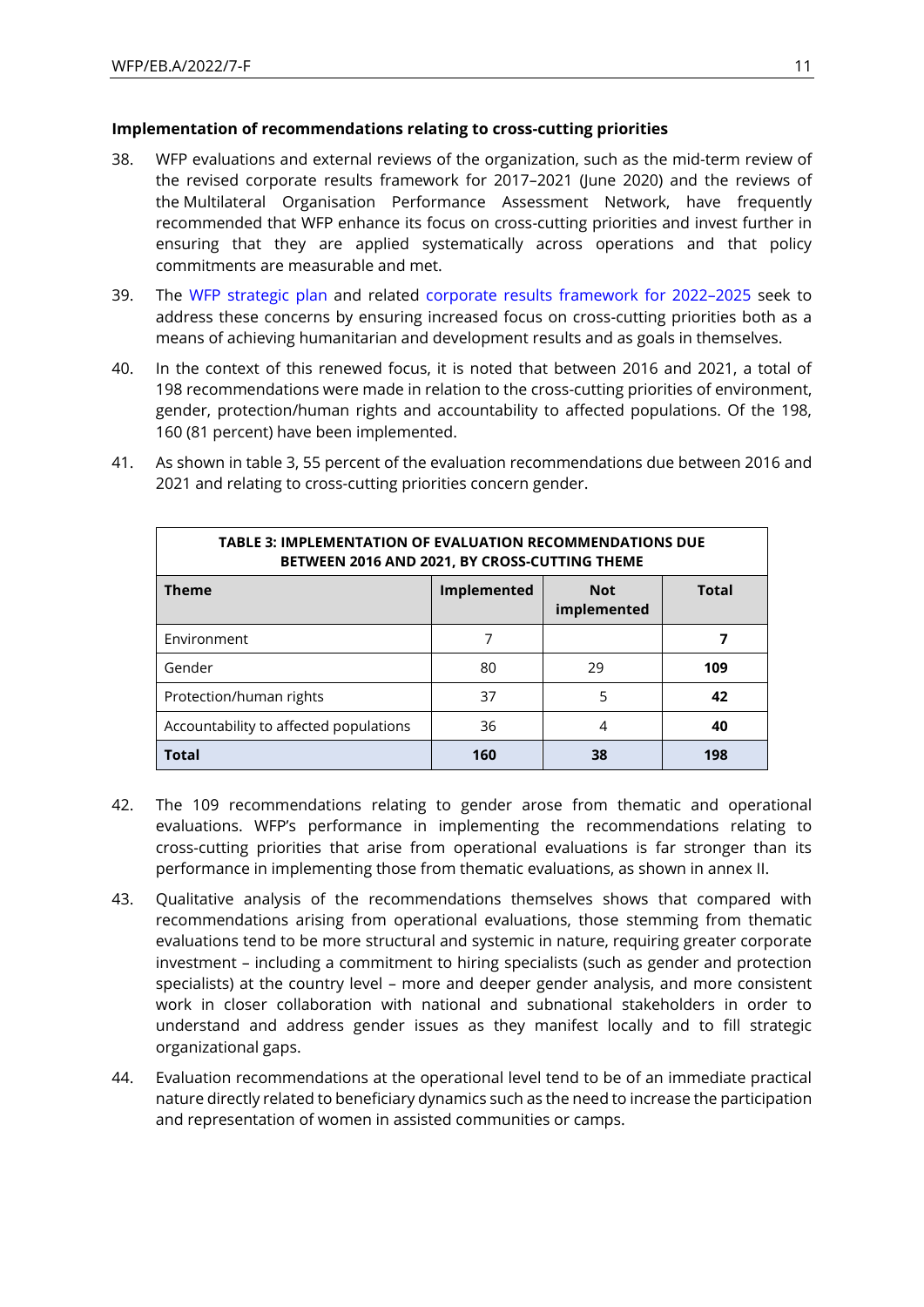#### **Implementation of recommendations relating to four key themes**

45. Table 4 shows the implementation rates for recommendations relating to four of WFP's key thematic areas.<sup>7</sup> A total of 755 evaluation recommendations due between 2016 and 2021 were in those four areas, with the highest number (231) relating to school feeding.

| <b>TABLE 4: IMPLEMENTATION OF EVALUATION RECOMMENDATIONS DUE</b><br>BETWEEN 2016 AND 2021, BY THEME |             |                           |              |  |  |  |
|-----------------------------------------------------------------------------------------------------|-------------|---------------------------|--------------|--|--|--|
| <b>Theme</b>                                                                                        | Implemented | <b>Not</b><br>implemented | <b>Total</b> |  |  |  |
| Capacity strengthening                                                                              | 110         | 24                        | 134          |  |  |  |
| Nutrition                                                                                           | 174         | 27                        | 201          |  |  |  |
| Partnerships                                                                                        | 155         | 34                        | 189          |  |  |  |
| School feeding                                                                                      | 188         | 43                        | 231          |  |  |  |
| <b>Total</b>                                                                                        | 627         | 128                       | 755          |  |  |  |

- 46. School feeding is one of the most frequently evaluated themes as it features in most country strategic plans and because the funding for school feeding provided by the United States Department of Agriculture McGovern-Dole programme requires that each funded project be evaluated at least twice, leading to an increase in the number of evaluation recommendations.
- 47. Failure to implement recommendations is often related to a lack of funding at the individual activity or project level and to other constraints. However, WFP intends to reach 100 percent implementation of the 128 outstanding recommendations during 2022.

## **Looking ahead**

- 48. The evaluation function is one source of evidence for WFP and is closely linked to another source, the monitoring function. Management will continue to work with OEV to enhance the synergies between monitoring and evaluation and to strengthen capacity, particularly at the country level, where the two functions are often carried out by the same employees.
- 49. WFP management is committed to continuing to implement evaluation recommendations and report on the results, in collaboration with OEV and other WFP offices. The WFP strategic plan for 2022–2025 sets out six "enablers", reflected in the seven management results set out in the corporate results framework, $8$  that will increase the organization's ability to achieve results. One of those enablers, defined as management result 5, is evidence and learning.
- 50. Specific KPIs under management result 5 will capture how WFP leverages evidence and learning as enablers of effective implementation and include a KPI on the timely implementation of evaluation recommendations.

<sup>&</sup>lt;sup>7</sup> WFP does not have a standard nomenclature for relevant themes, but they often include cross-cutting issues such as gender equality and women's empowerment, protection, accountability to affected populations, partnerships, and innovation, and could include any thematic area that is not framed as a specific activity type. For further information, please see th[e Evaluation Quality Assurance System technical note on decentralized evaluation types,](https://docs.wfp.org/api/documents/WFP-0000121995/download/) page 3.

<sup>&</sup>lt;sup>8</sup> The management results areas set out in the [corporate results framework for 2022](https://executiveboard.wfp.org/document_download/WFP-0000135897)–2025 are "effectiveness in emergencies", "people management", "engage in effective partnerships", "effective funding for zero hunger", "evidence and learning", "leverage technology" and "leverage innovation".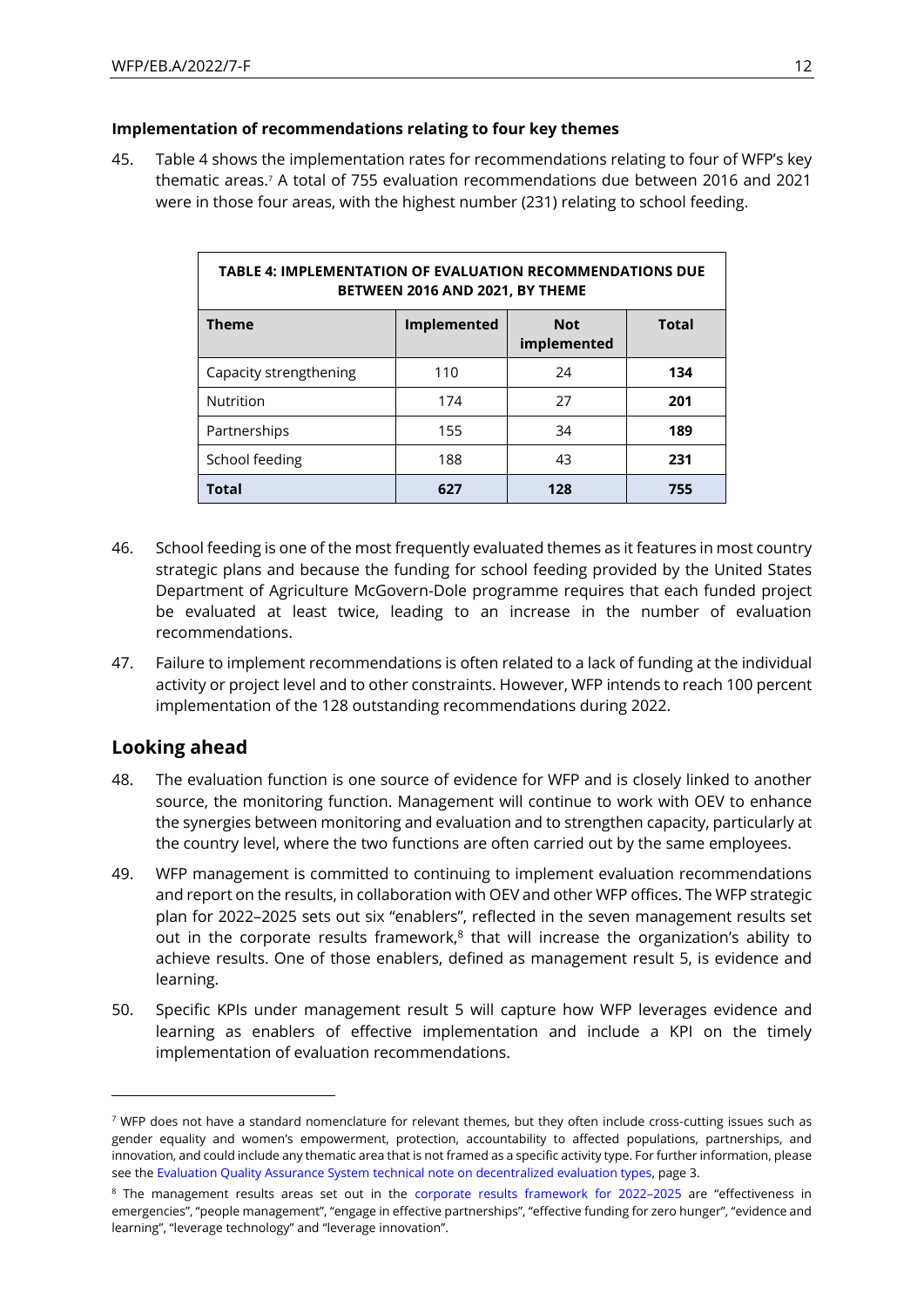- 51. In response to OEV's review of the implementation of recommendations from global evaluations,<sup>9</sup> management has committed to carrying out a series of actions that will sharpen the preparation process for management responses with the aim of developing more relevant, actionable and realistic responses to evaluation recommendations.
- 52. Those actions will be carried out in accordance with the WFP strategic plan and corporate results framework for 2022–2025, which underline the organization's commitment to becoming more evidence-driven in delivering results. In addition, the [WFP evaluation](https://executiveboard.wfp.org/document_download/WFP-0000135899)  [policy](https://executiveboard.wfp.org/document_download/WFP-0000135899) 2022 sets out a vision of a culture of accountability and learning supported by evaluative thinking, behaviour and systems.

## **Conclusion**

- 53. The organization implemented 58 percent of the 190 recommendations due in 2021 on time, with implementation of most of the remaining recommendations ongoing.
- 54. It is important to note that optimal assessment of WFP's performance in meeting its commitment to achieving full implementation of all evaluation recommendations as agreed in management responses requires comparison with not only the recommendation due dates for each year but also the implementation rates over several previous years. For example, WFP has implemented 84 percent of all the recommendations due since 2016 and 92 percent of those due between 2016 and 2019, which points to a high level of use of evaluation.
- 55. The [2014 analysis of the evaluation function in the United Nations system](https://www.unjiu.org/sites/www.unjiu.org/files/jiu_document_files/products/en/reports-notes/JIU%20Products/JIU_REP_2014_6_English.pdf) may be considered as a reference point. There, the Joint Inspection Unit – the independent external oversight body of the United Nations system – defines a "high level of use" of evaluation as the implementation of more than 85 percent of the recommendations due "within a three-year period".
- 56. There is therefore an element of the implementation rate that is related to the timeframe set for the completion of recommendations, and offices often require additional time due to evolving priorities on the ground and other constraints.
- 57. Under the new strategic plan, corporate results framework and evaluation policy, WFP is even better placed to leverage the valuable evidence and lessons learned from evaluations.

<sup>9</sup> "Summary report on the review of the implementation of recommendations from thematic evaluations of a strategic/global nature" (WFP/EB.A/2022/7-D).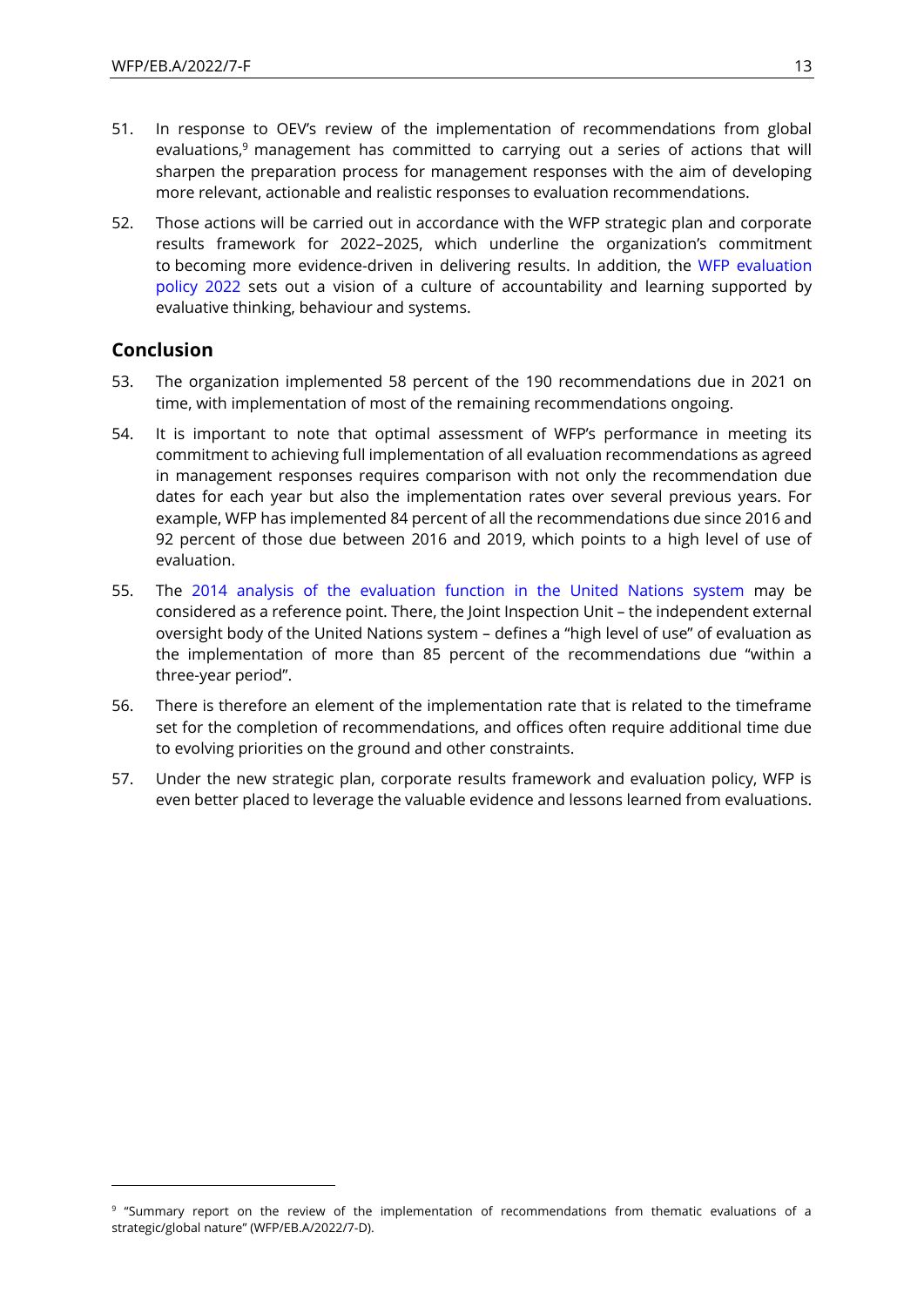## **ANNEX I**

## **Implementation of recommendations due in 2021, by headquarters department and division, regional bureau and country office**

1. As shown in the table below, 19 of 51 offices (37 percent) met the target of 100 percent implementation in 2021. Disaggregation is based on the lead offices assigned in evaluation reports. Offices not listed in the table did not lead the implementation of any recommendation due in 2021.

|                                                       | <b>Implemented</b><br>(%, number in brackets) |                                                 | <b>Not implemented</b><br>(%, number in brackets) |                                         |  |
|-------------------------------------------------------|-----------------------------------------------|-------------------------------------------------|---------------------------------------------------|-----------------------------------------|--|
|                                                       | <b>Implemented</b>                            | <b>Closed with</b><br>partial<br>implementation | Open                                              | <b>Closed without</b><br>implementation |  |
| <b>Global</b>                                         | 54 (104)                                      | 4(7)                                            | 35 (66)                                           | 7(13)                                   |  |
| <b>Headquarters office</b>                            | 46 (12)                                       |                                                 | 54 (14)                                           |                                         |  |
| Corporate Planning and<br>Performance Division        | 100(1)                                        |                                                 |                                                   |                                         |  |
| Gender Office                                         |                                               |                                                 | 100(1)                                            |                                         |  |
| Human Resources Division                              | 100(4)                                        |                                                 |                                                   |                                         |  |
| <b>Nutrition Division</b>                             |                                               |                                                 | 100(1)                                            |                                         |  |
| Office of the Executive Director                      |                                               |                                                 | 100(1)                                            |                                         |  |
| <b>Operations Management</b><br><b>Support Office</b> |                                               |                                                 | 100(1)                                            |                                         |  |
| Partnerships and Advocacy<br>Department               | 100(3)                                        |                                                 |                                                   |                                         |  |
| Programme - Humanitarian and<br>Development Division  | 40(2)                                         |                                                 | 60(3)                                             |                                         |  |
| Programme and Policy<br>Development Department        |                                               |                                                 | 100(4)                                            |                                         |  |
| Resource Management<br>Department                     | 50(2)                                         |                                                 | 50(2)                                             |                                         |  |
| School-based Programmes                               |                                               |                                                 | 100(1)                                            |                                         |  |
| <b>Regional bureau</b>                                | 43 (3)                                        |                                                 |                                                   | 57(4)                                   |  |
| All regional bureaux                                  |                                               |                                                 | 100(1)                                            |                                         |  |
| Asia and the Pacific                                  |                                               |                                                 | 100(1)                                            |                                         |  |
| Western Africa                                        | 100(1)                                        |                                                 |                                                   |                                         |  |
| Eastern Africa                                        | 50(1)                                         |                                                 | 50 $(1)$                                          |                                         |  |
| Latin America and the Caribbean                       | 50(1)                                         |                                                 | 50(1)                                             |                                         |  |
| <b>Country office</b>                                 | 57 (89)                                       | 4(7)                                            | 31(48)                                            | 8(13)                                   |  |
| Armenia                                               |                                               |                                                 | 100(2)                                            |                                         |  |
| Bangladesh                                            | 50 $(4)$                                      |                                                 | 50 $(4)$                                          |                                         |  |
| Benin                                                 |                                               |                                                 | 100(6)                                            |                                         |  |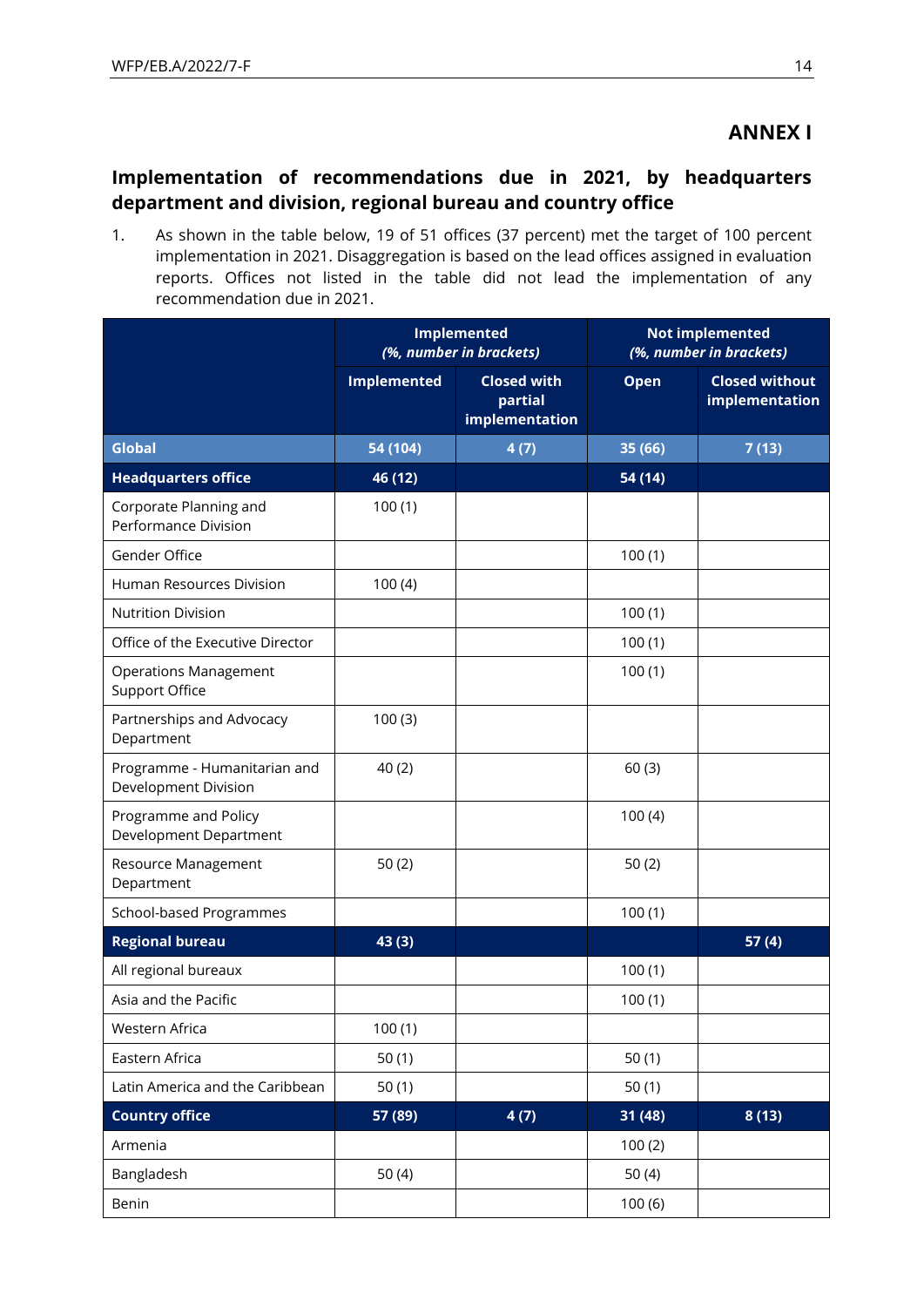|                                     |                    | <b>Implemented</b><br>(%, number in brackets)   | <b>Not implemented</b><br>(%, number in brackets) |                                         |  |
|-------------------------------------|--------------------|-------------------------------------------------|---------------------------------------------------|-----------------------------------------|--|
|                                     | <b>Implemented</b> | <b>Closed with</b><br>partial<br>implementation | Open                                              | <b>Closed without</b><br>implementation |  |
| Burkina Faso                        | 53(7)              | 31(4)                                           |                                                   | 15(2)                                   |  |
| Burundi                             | 50(3)              | 50(3)                                           |                                                   |                                         |  |
| Cambodia                            | 40(2)              |                                                 | 60(3)                                             |                                         |  |
| Cameroon                            |                    |                                                 | 100(4)                                            |                                         |  |
| El Salvador                         | 43 (3)             |                                                 | 57(4)                                             |                                         |  |
| Eswatini                            |                    |                                                 | 100(4)                                            |                                         |  |
| Ethiopia                            | 100(8)             |                                                 |                                                   |                                         |  |
| Gambia (the)                        |                    |                                                 | 100(6)                                            |                                         |  |
| Guinea                              | 100(4)             |                                                 |                                                   |                                         |  |
| Guinea-Bissau                       | 50(1)              |                                                 | 50(1)                                             |                                         |  |
| Haiti                               | 100(3)             |                                                 |                                                   |                                         |  |
| Honduras                            |                    |                                                 | 100(1)                                            |                                         |  |
| India                               | 100(6)             |                                                 |                                                   |                                         |  |
| Indonesia                           | 67(2)              |                                                 | 33(1)                                             |                                         |  |
| Kenya                               | 100(4)             |                                                 |                                                   |                                         |  |
| Lao People's Democratic<br>Republic | 100 (13)           |                                                 |                                                   |                                         |  |
| Lebanon                             | 100(1)             |                                                 |                                                   |                                         |  |
| Libya                               | 67(2)              |                                                 | 33(1)                                             |                                         |  |
| Madagascar                          | 80(4)              |                                                 |                                                   | 20(1)                                   |  |
| Malawi                              | 100(2)             |                                                 |                                                   |                                         |  |
| Mauritania                          |                    |                                                 | 100(3)                                            |                                         |  |
| Mozambique                          | 50(3)              |                                                 | 50(3)                                             |                                         |  |
| Myanmar                             | 50(1)              |                                                 | 50(1)                                             |                                         |  |
| Namibia                             | 100(1)             |                                                 |                                                   |                                         |  |
| Nepal                               | 100(2)             |                                                 |                                                   |                                         |  |
| Nicaragua                           |                    |                                                 |                                                   | 100(1)                                  |  |
| Senegal                             | 40(6)              |                                                 |                                                   | 60(9)                                   |  |
| Somalia                             | 100(4)             |                                                 |                                                   |                                         |  |
| South Sudan                         | 100(1)             |                                                 |                                                   |                                         |  |
| Timor-Leste                         |                    |                                                 | 100(3)                                            |                                         |  |
| Togo                                |                    |                                                 | 100(1)                                            |                                         |  |
| Tunisia                             | 100(1)             |                                                 |                                                   |                                         |  |
| Zimbabwe                            | 100(1)             |                                                 |                                                   |                                         |  |